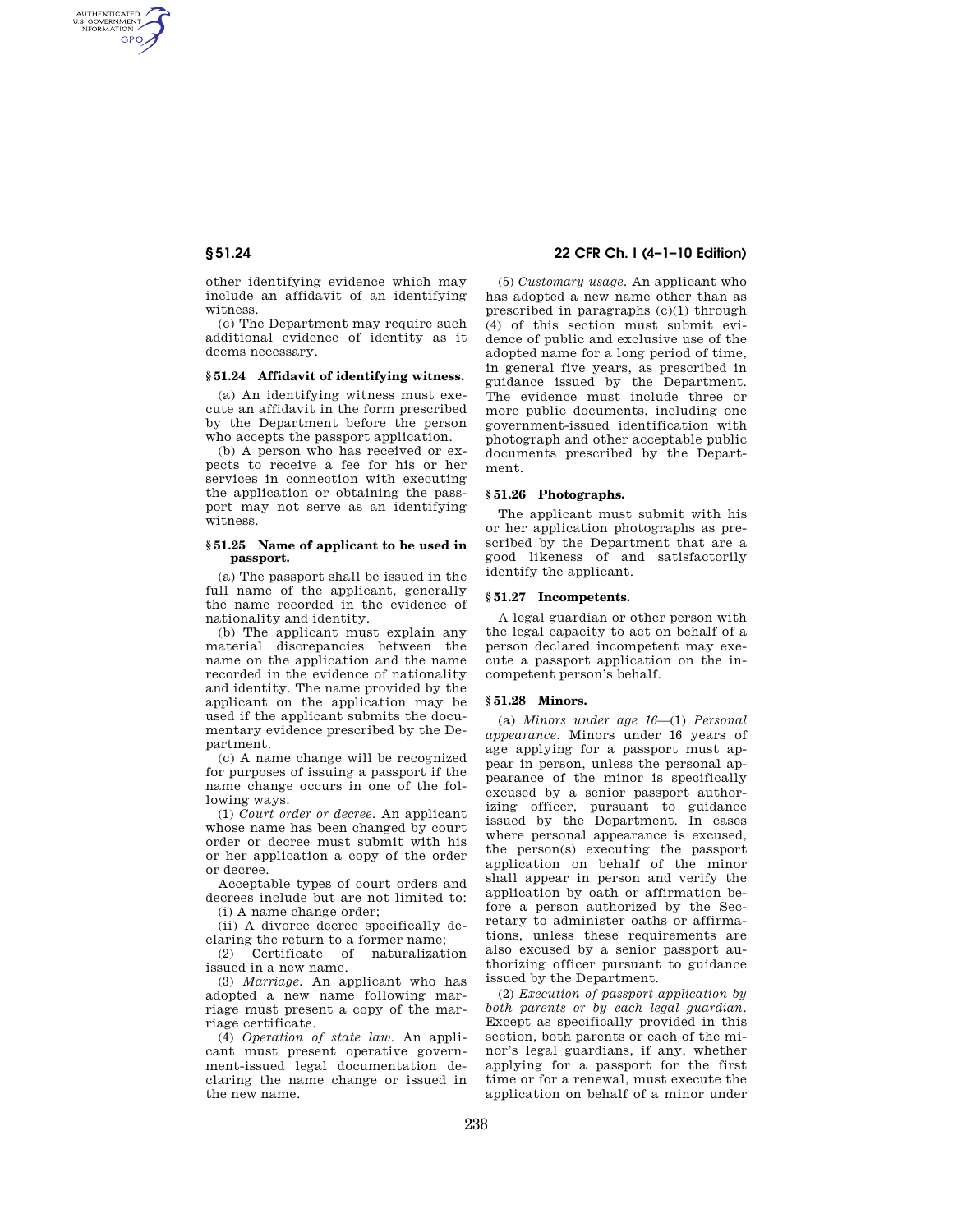## **Department of State § 51.28**

age 16 and provide documentary evidence of parentage or legal guardianship showing the minor's name, date and place of birth, and the names of the parent or parents or legal guardian.

(3) *Execution of passport application by one parent or legal guardian.* A passport application may be executed on behalf of a minor under age 16 by only one parent or legal guardian if such person provides:

(i) A notarized written statement or affidavit from the non-applying parent or legal guardian, if applicable, consenting to the issuance of the passport, or

(ii) Documentary evidence that such person is the sole parent or has sole custody of the minor. Such evidence includes, but is not limited to, the following:

(A) A birth certificate providing the minor's name, date and place of birth and the name of only the applying parent;

(B) A Consular Report of Birth Abroad of a Citizen of the United States of America or a Certification of Report of Birth of a United States Citizen providing the minor's name, date and place of birth and the name of only the applying parent;

(C) A copy of the death certificate for the non-applying parent or legal guardian;

(D) An adoption decree showing the name of only the applying parent;

(E) An order of a court of competent jurisdiction granting sole legal custody to the applying parent or legal guardian containing no travel restrictions inconsistent with issuance of the passport; or, specifically authorizing the applying parent or legal guardian to obtain a passport for the minor, regardless of custodial arrangements; or specifically authorizing the travel of the minor with the applying parent or legal guardian;

(F) An order of a court of competent jurisdiction terminating the parental rights of the non-applying parent or declaring the non-applying parent or legal guardian to be incompetent.

(G) An order of a court of competent jurisdiction providing for joint legal custody or requiring the permission of both parents or the court for important decisions will be interpreted as requiring the permission of both parents or the court, as appropriate. Notwithstanding the existence of any such court order, a passport may be issued when compelling humanitarian or emergency reasons relating to the welfare of the minor exist.

(4) *Execution of passport application by a person acting in loco parentis.* (i) A person may apply in loco parentis on behalf of a minor under age 16 by submitting a notarized written statement or a notarized affidavit from both parents or each legal guardian, if any, specifically authorizing the application.

(ii) If only one parent or legal guardian provides the notarized written statement or notarized affidavit, the applicant must provide documentary evidence that an application may be made by one parent or legal guardian, consistent with  $§51.28(a)(3)$ 

(5) *Exigent or special family circumstances.* A passport may be issued when only one parent, legal guardian or person acting in loco parentis executes the application, in cases of exigent or special family circumstances.

(i) ''Exigent circumstances'' are defined as time-sensitive circumstances in which the inability of the minor to obtain a passport would jeopardize the health and safety or welfare of the minor or would result in the minor being separated from the rest of his or her traveling party. ''Time sensitive'' generally means that there is not enough time before the minor's emergency travel to obtain either the required consent of both parents/legal guardians or documentation reflecting a sole parent's/legal guardian's custody rights.

(ii) ''Special family circumstances'' are defined as circumstances in which the minor's family situation makes it exceptionally difficult for one or both of the parents to execute the passport application; and/or compelling humanitarian circumstances where the minor's lack of a passport would jeopardize the health, safety, or welfare of the minor; or, pursuant to guidance issued by the Department, circumstances in which return of a minor to the jurisdiction of his or her home state or habitual residence is necessary